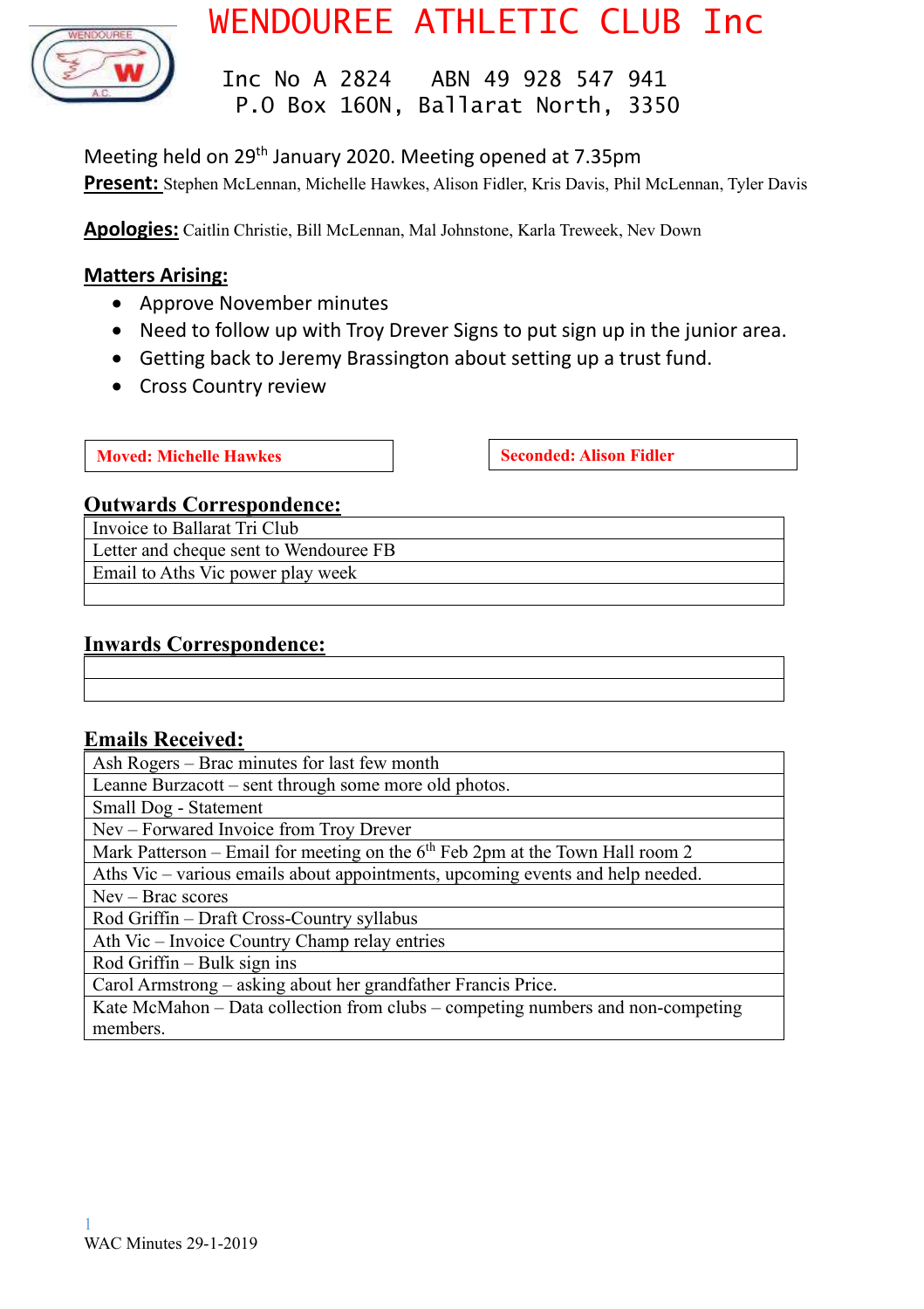| ACCOUNTS IVI I AVINCIIL. |                            |               |  |  |  |
|--------------------------|----------------------------|---------------|--|--|--|
| <b>Name</b>              | <b>Item</b>                | <b>Amount</b> |  |  |  |
| Aths Vic                 | Country Champ relays       | \$142.80      |  |  |  |
| Trophy & Lemonade        | Trophies for $70th$ & Life | \$479.00      |  |  |  |
| Shoppe                   | Memberships                |               |  |  |  |
| Wendouree FB             | Donation                   | \$200.00      |  |  |  |
| <b>Troy Drever</b>       | Honour Board               | \$3650.90     |  |  |  |
|                          | <b>Total:</b>              | \$4472.70     |  |  |  |

# **Accounts for Payment:**

**Moved: Phil McLennan Seconded: Alison Fidler** 

# **Treasurers Report:**

Available on Request

**Moved:** Alison Fidler **Seconded:** Tyler Davis

# **Reports:**

# **Financial Report** - (Alison Fidler)

Bank account is looking healthy and we have the Term deposit was due 17<sup>th</sup> December. We were looking at transferring \$10,000 into the term deposit but that didn't happen this time. It is now due in July and will look at it then. Still need to catch up with a few athletes for run money from last cross-country season.

# **Social Report -** (Phil McLennan)

Need to look at what to do for a track break up. We will have it on the 15<sup>th</sup> February, and we will hold it at CE Brown reserve in the members bar area at 6pm.

# **Fundraising Report -** (Steve McLennan)

Tri Club marshalling – next event is 9<sup>th</sup> February at Lake Esmond starting at 10.30 am, we need 5 marshals.

# **Woady Yaloak Report -** (Peter Luke)

Nil

# **BRAC Report -** (Steve McLennan)

Next BRAC is on Monday 3<sup>rd</sup> February and minutes will be attached.

**AV Report-** (Steve McLennan) Nil

# **Cross Country Report –** (Steve McLennan)

We still need to do a cross country wrap from last season. We do have a draft copy of the 2020 AV calendar.

# **Track Report – Country Championship Results:**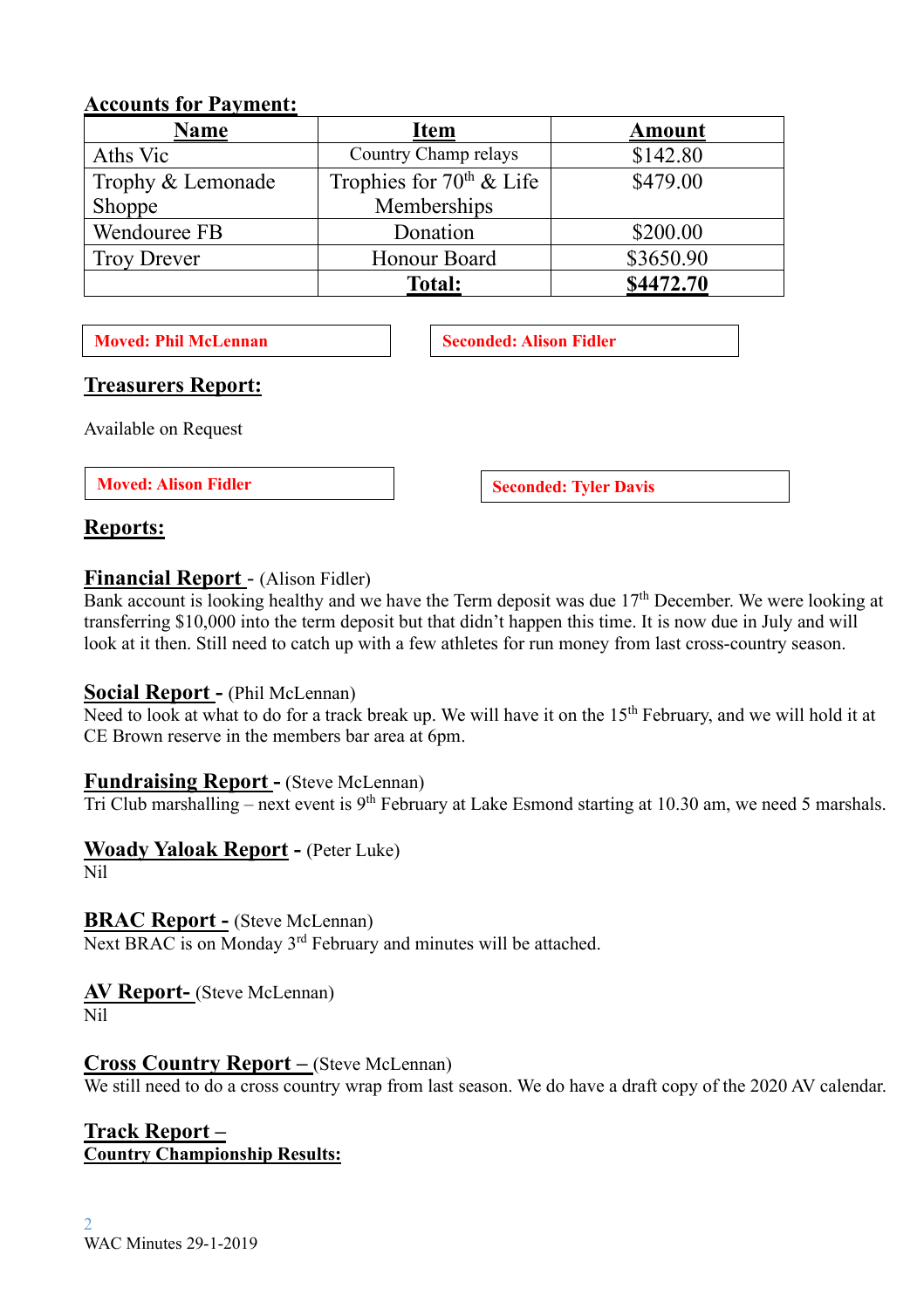| VIC COUNTRY<br>CHAMPIONSHIPS          |                   |                                  |                                     |                 |                                     |
|---------------------------------------|-------------------|----------------------------------|-------------------------------------|-----------------|-------------------------------------|
|                                       |                   |                                  |                                     |                 |                                     |
|                                       |                   |                                  |                                     |                 |                                     |
| <b>Archie Caldow</b>                  | 3000m             |                                  | GOLD, 9.28.13PB Lachlan Hawkes      | Hammer<br>(U18) | SILVER,<br>45.42mPB                 |
| Lachlan Hawkes                        | Hammer<br>(Open)  | GOLD,<br>33.57mPB                | Jess Rodda                          | Hammer          | SILVER, 26.58m                      |
| <b>Taj Collier</b>                    |                   | GOLD, 4,77m.                     | Julie Pendred                       | ы               | BRONZE, 2.81m                       |
| James Pendred                         | w                 | GOLD, 5.00mP6                    | <b>Phil McLennan</b>                | 3000m           | $4th$ , 11.55.95                    |
| Louise Pendred                        | ū                 | GOLD, 1.82m                      | Caitlin Christie                    | Hammer          | $4^{\circ\circ}$ , 24.42m           |
| <b>Brendan Hawkes</b>                 | Hammer<br>(Open)  | <b>SILVER, 32.00m</b>            | <b>Brendon</b><br>Paterson          | 5000m           | $4^{th}$ , 18.20.00                 |
| <b>Brendan Hawkes</b>                 | Hammer<br>$(40+)$ | <b>SILVER, 29.78m</b>            | Zac Grainger                        | 200mH           | $7^{\rm m}$ , 31.09                 |
| Karla Treweek                         | 5000m             | SILVER, 17.59.08                 | <b>Steve McLennan</b>               | 3000m           | $7^{\prime\prime\prime}$ , 13.17.90 |
| Michelle Hawkes                       | 5000m             | SILVER, 20.44.00                 | Zac Grainger                        | 3000m           | $11^{1h}$ , 10.59.79                |
|                                       |                   |                                  |                                     |                 |                                     |
|                                       |                   | NTRY                             |                                     |                 |                                     |
|                                       |                   |                                  |                                     |                 |                                     |
|                                       |                   | NSHIPS                           |                                     |                 |                                     |
|                                       |                   |                                  |                                     |                 |                                     |
| James Pendrea                         | 00m               | GOID, 13.50                      | Brandan Hawkes 4DT                  |                 | SILVER, 24.09m                      |
| <b>Bree Sharp</b>                     | 400m              | GOLD, 75.42                      | Mick Figler                         | 3000mS          | SILVER, 9.46.78                     |
| Nyajima Jock<br><b>Louise Pendred</b> | 400m<br>400m      | GOLD, 60.25<br>GOLD, 2,07.60     | Mackeyla Culvenor<br>Nev Down       | 11<br>нı        | BRONZE, 8.89m<br>BRONZE, 1.40m      |
| <b>Junies Pendred</b>                 | 400m              | GOLD, 61.02                      | Golonelle Long                      | TJ              | BRONZE 9.22m RB                     |
| Wi-flatbary                           | 400m              | GOLD, 51.60                      | Lachian O'Keele                     |                 | HJ (Open) 8RONZE, 1.85 =PB          |
| <b>Archie Coldow</b>                  | 1500m             | GOLD, 4,24.06                    | Taleisho Wise                       | Joy             | BRONZE, 37.01m                      |
|                                       |                   | <b>WEIGHT THE THE TELEVISION</b> | THE R. P. LEWIS CO., LANSING, MICH. | <b>KENN</b>     | <b>INDICATED CITATION</b>           |

Knt Davis Moddle Wight Lachian O'Kesle<sup>1</sup><br>James Pendred<br>Lacite Pendred Tai Coller Louise Pencred

**Stoph Mundy** Moddle Wright Lachlan Hawkes Coithn Christie **Louise Pendred** Nyajima Jock Open Women **Axtoom** 

 $100m - 100$ 

and the state of the state of the state of the state of the state of the state of the state of the state of the state of the state of the state of the state of the state of the state of the state of the state of the state

HJ SILVER 1.45m Zac Grainger<br>| 100m | SILVER 27.11 | Axel Caldow<br>| TJ | SILVER 10.77m |

Maddie Wright, Caitlin Christie, Gabby Lang, Nyajimo Jock the Men 4x100<br>Womens 4x100 James Pendred, Archie Caldow,<br>Jack 16 Boys 4x100 Jodie Bony, Michale Hawkes, Jo<br>Jack 16 Boys 16 Lockier 0 Keefe, Tal Coller, Aw James Pendred, Archie Caldaw, Josh Hawkes, Zac Giu **He Pendred Bree Shorp** 

Lachon o keele, tal Coller, Axel Coldow, Wil Baroary



**BRONZE, 52.79 Nobizal** 30 SILVENW66.21 **SHONZE: 53.10** 

# VIC COUNTRY<br>CHAMPIONSHIPS

|                                 | Nyajima Jock            | 200m | GOLD, 25.88          |
|---------------------------------|-------------------------|------|----------------------|
| Open Women 4x400m               | <b>Brendon Paterson</b> | 10km | GOLD, 38.25.78       |
| Nyajima Jock, Caitlin Christie, | <b>Jodie Barry</b>      | υ    | GOLD, 4.11m          |
| Jodie Barry, Ang Williams       | Gabrielle Lang          |      | 100mH SILVER, 22.66  |
| $8^{\text{th}}$ , 4.50.14       | Julie Pendred           | 200m | <b>SILVER, 35.34</b> |
|                                 | Wil Barbary             | 200m | <b>SILVER, 23.78</b> |
|                                 | <b>Wil Barbary</b>      | u    | <b>SILVER, 5.72m</b> |
|                                 | <b>Steve McLennan</b>   | 10km | SILVER, 47.21.91     |
|                                 | <b>Archie Caldow</b>    | 800m | BRONZE, 2.09.26      |
|                                 | <b>Gabrielle Lang</b>   | IJ   | $5th$ , 3.85m        |
|                                 | Zac Grainger            | 800m | $11^{th}$ , 2.25.23  |

3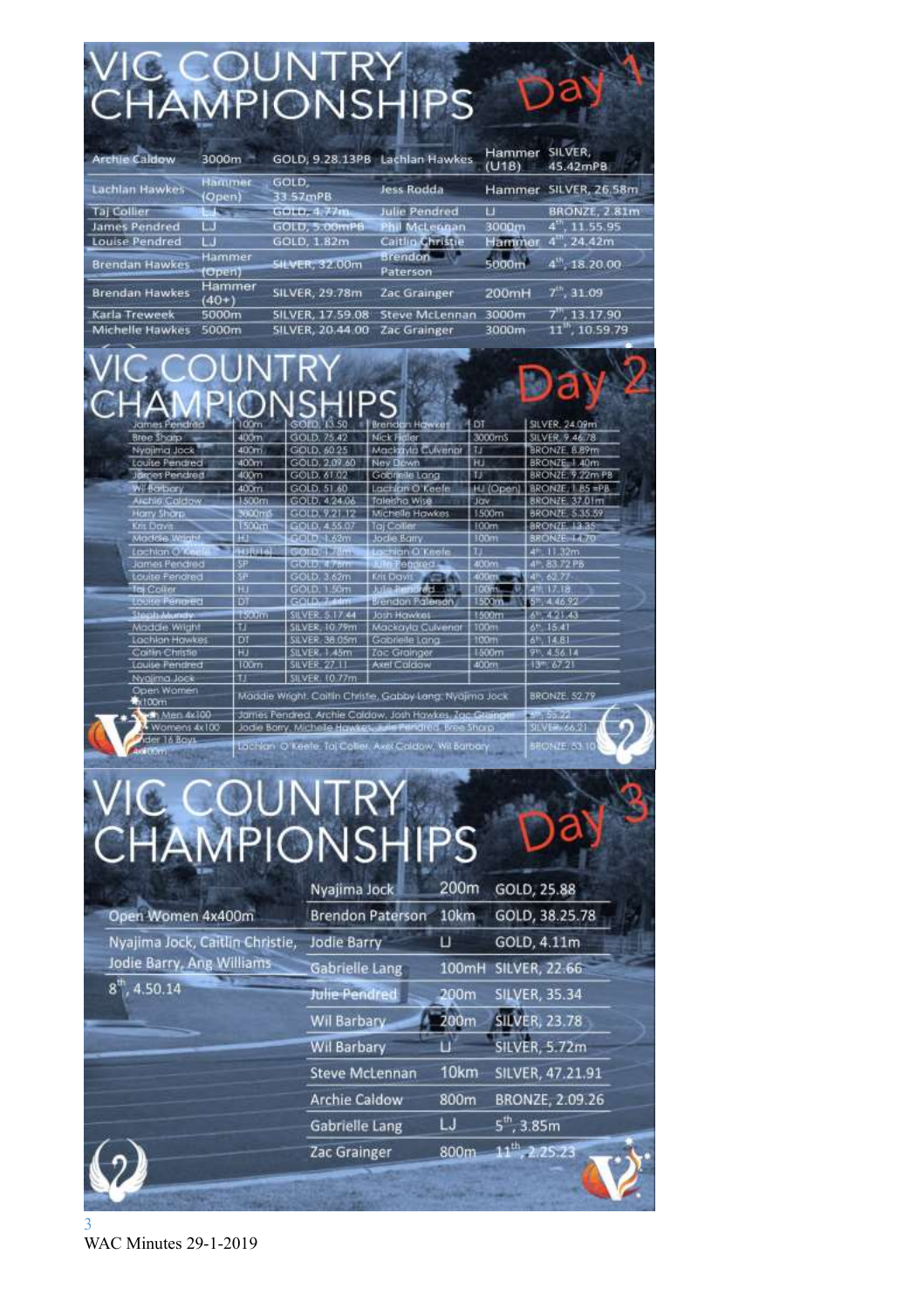Wendouree had a fabulous weekend finishing 5<sup>th</sup> overall and we finish first out of the Ballarat clubs. Thank you to Caitlin for keeping us all up to date over the weekend.

**Junior Report** – T & F **–** (Michelle Hawkes) Juniors are starting back Friday 6<sup>th</sup> February.

**Moved:** Tyler Davis **Seconded: Seconded: Kris Davis** 

# **General Business:**

| <b>Steve McLennan</b> | Steve will follow up about discus ring.                                                                                                                                                          |
|-----------------------|--------------------------------------------------------------------------------------------------------------------------------------------------------------------------------------------------|
|                       |                                                                                                                                                                                                  |
| Michelle Hawkes       | N <sub>il</sub>                                                                                                                                                                                  |
| Alison Fidler         | N <sub>il</sub>                                                                                                                                                                                  |
| Kris Davis            | Safety concern over the plinth at Llanberris, what can we do to make<br>it safe? Still waiting for council to put the $3rd$ discus ring in for<br>Junior Aths.                                   |
| Phil McLennan         | We have been given a few items from past members, we should get<br>them framed and then work out where we hang them to display.<br>Merv and Mal Johnstone's mum passed away we will send a card. |
| <b>Tyler Davis</b>    | N <sub>il</sub>                                                                                                                                                                                  |

Meeting Closed at 9.15pm

Next meeting proposed for the 19<sup>th</sup> February 2020  $(27.30 \text{pm})$ 

### **BALLARAT REGIONAL ATHLETIC CENTRE Board Meeting Minutes Monday 3rd February 2020 @ 7.30pm**

#### **Meeting Commence**: 7:35pm

**Present**: Steve McLennan (Chair), Ashley Rogers (note taker), Michelle Hawkes, Rod Griffin, Nev Downs, Helen Rieniets, Marita Rieniets, Simon Mornane, Peter Roberts, Conrad Oberholzer **Apologies**: Julie Bicknell

## **Minutes of Previous Meeting:**

Matters arising from previous meetings minutes

- Astro turf outside the photo finish pavilion.
- Llanberris risk management document being developed by Ash
- Were quotes obtained for new jump pit covers
- Was the meeting between BRAC and BLAC organised

Motion: That the minutes are a true and accurate record of the last meeting: Moved: Rod Seconded: Simon Vote: Carried

#### **Correspondence:**

In:

Letter of appreciation from East Ballarat Football Club (attached) for the use of BRAC tents during the Ballarat Football League finals.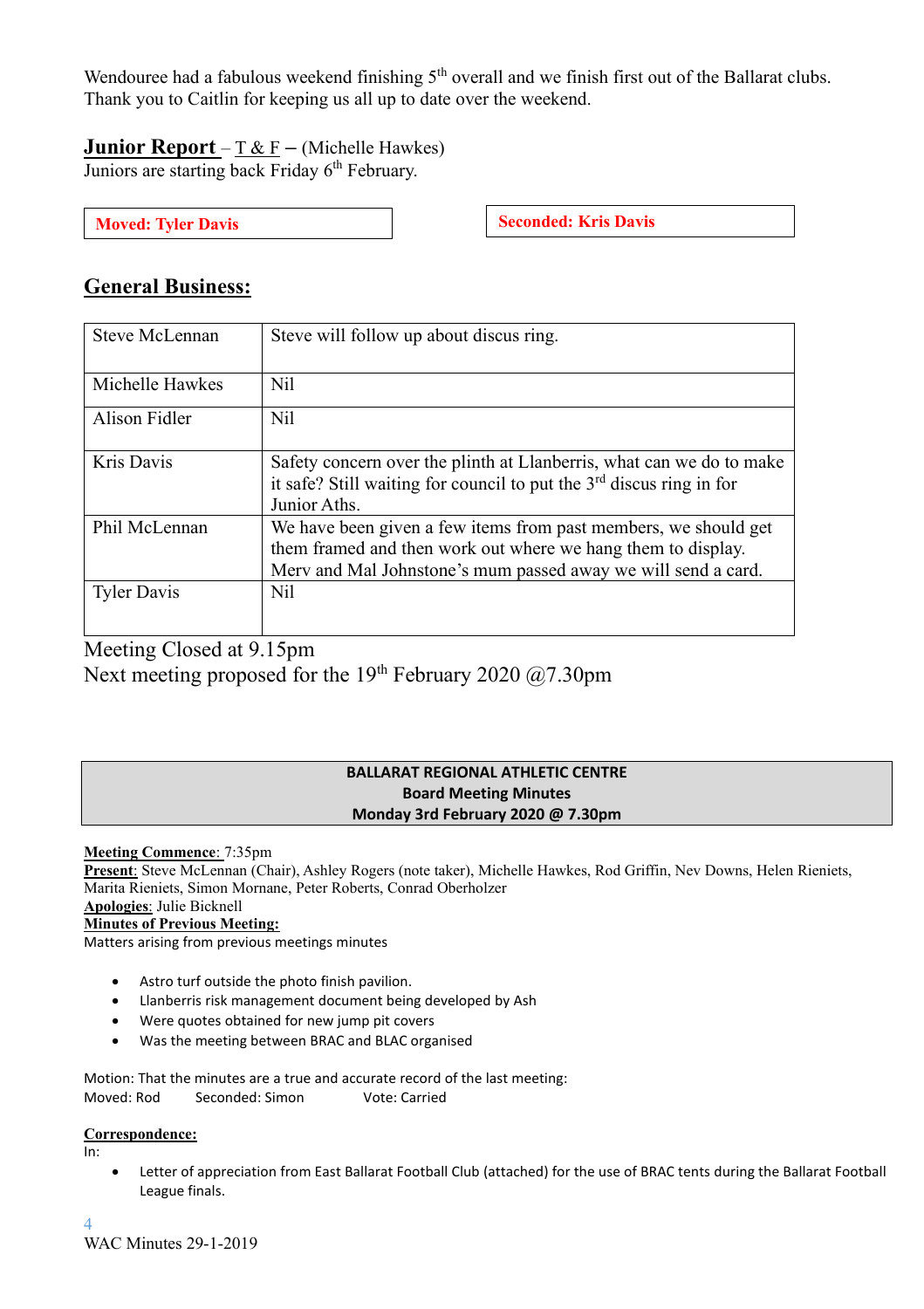- Email from Little Athletics regarding maintenance that needs attending at Llanberris (attached)
- Invoice from Magnetic Automation
- Call and email from Marisa Bilston regarding the Ballarat Foundations "Dancing With Our Stars" local competition (attached)
- Email from Rod regarding a memorial service for Graham Crouch (attached)
- Email from Lucas Archer looking for AVSL entry information.

Out:

- Email returns to above
- Email to Magnetic Automation ordering more Llanberris gate cards

#### **Reports**

**Treasure's Report:**

Available on request

#### **Council Report**

Nil

#### **Track Report**

**AVSL Competition Committee**

Previous meeting was held on Wed  $15<sup>th</sup>$  Jan 2020 @ AV

Weekend 1 of Vic Champs @ Lakeside

Weekend 2 of Vic Champs @ Duncan McKinnan. No Friday night comp. Competition will be all on Sat and Sun.

XCR draft calendar has been released.

Junior or Overage athletes who choose to go up a higher hurdle or heavier weight specification need to inform the administrators prior.

If you have a complaint or comment, please address it ASAP, rather than delay it.

Inform Nev of ideas that he can take to the AVSL Competition Committee post season meeting / debrief.

#### **AVSL Playoffs:**

Athletes enter themselves

Members of clubs competing for Premiership, Promotion or Relegation will get first priority. (Wed to Mon 9:00am for Prem, Prom or Rel club members). Any external members who wish to enter, it will be opened after Mon 9:00am with extra spots for others who wish to compete.

Points deducted from the club's aggregate if an athlete enters, signs in but does not compete without legitimate reason. (Injury, Medical).

Must compete in four rounds to be eligible for Round 13 and must have done the event at least once during the AVSL season. Next AVSL meeting: 5<sup>th</sup> Feb

#### **Local BRAC Track & Field report:**

Distribute the ladder update as soon as I can.

Morning sessions were well attended

Rd 9 - 118 Rd 10 – 107 Rd 11 - 98

Twilight meet on Sat 1st Feb had low numbers which could have been due to the poor (wet  $\&$  cold) weather.

Only had three Relay teams (Non-point scoring)

Compliments to our officials for getting through the program in the unfavourable conditions.

BRAC 100m Handicap had 20 entries. Seemed to be well received. Thanks To Damian Williams for supplying the Mars chocolates as the prizes.

1500m Timed handicap for the Ballarat Gift has 15 entries.

#### **Cross Country**

Rod indicated that the AV dates have been released and has acquired a copy. Only the dates have been set at this stage, the race locations are still under review. Rod is happy to send them out to clubs who want them. With the AV dates set a BRAC cross country meeting will be arranged to sort out BRAC dates and get the ball rolling on club syllabuses.

#### **Canteen**

It's all about to kick off for the school Llanberris season. We have schools in on the 17<sup>th</sup>, 21<sup>st</sup>, 24<sup>th</sup>, 25<sup>th</sup>, 26<sup>th</sup>, 28<sup>th</sup> February

Helen noted going forward Mick Rieniets will only be able to help out the front of the canteen after his recent heart surgery. He won't be able to do any of the heavy lifting he usually does so Helen requested help when they have deliveries of drinks/confectionary

Steve and Ash were happy to help where required

To add on to her comments from previous meetings Helen reinforced the canteen still desperately needs volunteers to help out over the next couple of months. Can clubs please spread the word for potential candidates for these positions.

5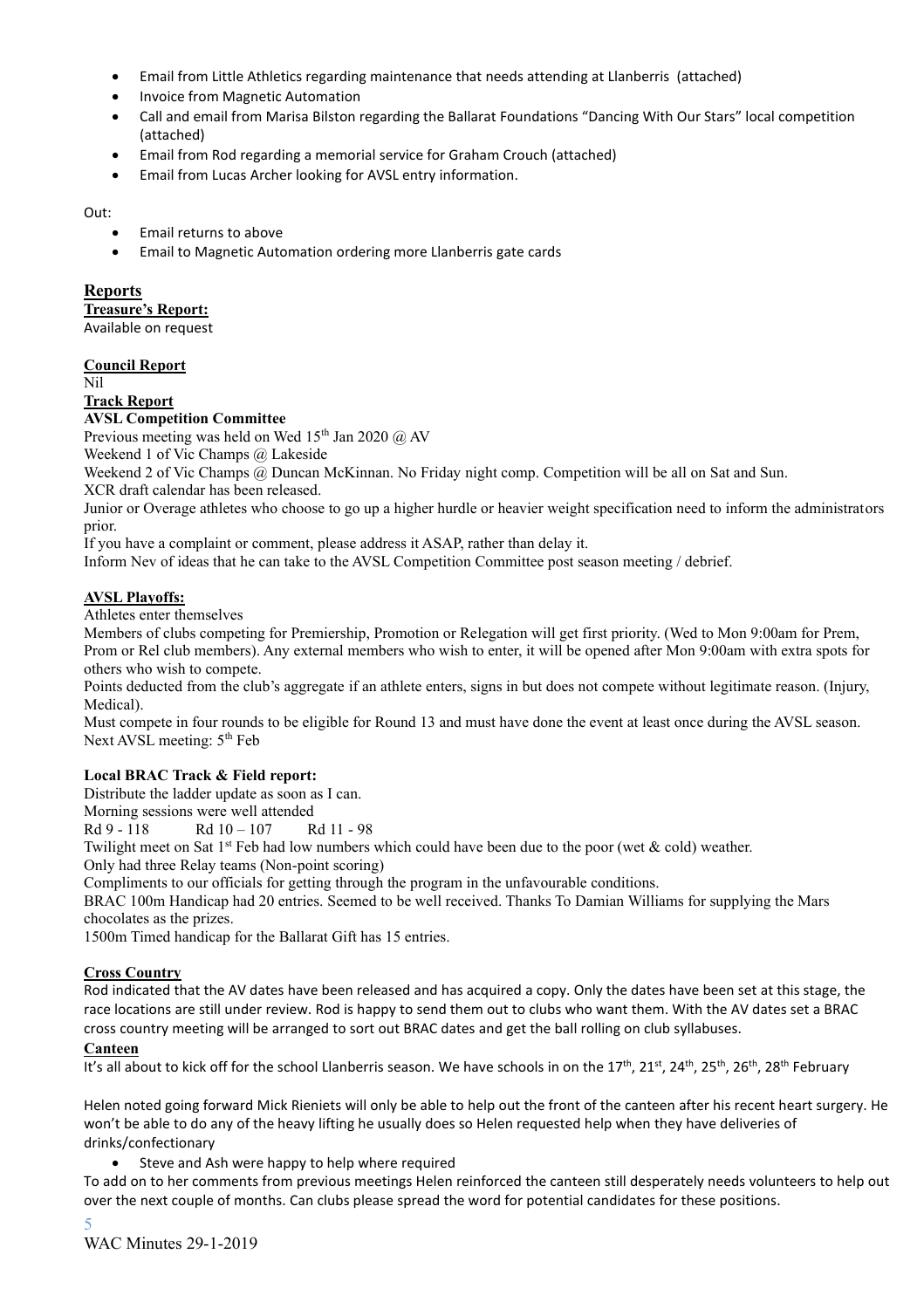Helen just wanted to confirm with Mark that Ballarat Little Athletics can't sell cans of drinks and Zooper Doopers at the upcoming Little Athletics regional competition as it would be directly competing with the BRAC canteen. No problems with them running a BBQ like they usually do each weekend.

#### **Officials**

Helen wanted to thank all the officials stepping in and filling gaps where needed in the AVSL program recently. She also apologised for not getting out the officials roster over the previous couples of rounds but with the unpredictability of who was attending it didn't seem necessary.

#### **Facilities Report**

Nil

Motion: That the reports be received: Moved: Helen Seconded: Marita Vote: Carried

#### **General Business Rod**

Rod just wanted to bring attention to an email (attached) he received from Ian Jones regarding the memorial for the late Graham Crouch to be held in Box Hill. With Graham's connections to Ballarat he is aware that a number of locals are attending.

Rod received a very cryptic email (attached) from Fiona Werner regarding multiclass athletes in the Ballarat area. She is under the impression that multiclass athletes require more recognition in the local competition

• It was agreed that BRAC does a fantastic job in supporting our multiclass athletes but we can always strive to do more.

Rod just wanted to highlight how flexible and friendly Ballarat's AVSL competition is. One of his athletes Kelly McLeod was competing in Melbourne and had some issues when she signed in for her 400m but didn't highlight her name on the sign in sheet. After a long discussion she finally got a run-in final heat.

#### **Mark**

Steve addressed the letter sent in by Little Athletics regarding the condition of the Llanberris Reserve with the upcoming Western Country Region competition to be held at the venue on 15<sup>th</sup> February.

- The lines on the long/triple jump runways will be repainted. LA can also use the senior take off boards if they wish as BRAC doesn't use plasticine either in competition.
- Steve will get the sand pits rotary hoed so they meet the required recommendations.
- Regarding the weed situations all gardening and related maintenance by council. Steve insisted that we shouldn't be spraying the weeds in the shot put rinks as they are imbedded in the scoria.
	- o An open invitation was given to Little Athletics to remove the weeds if they wish.
	- o Steve to start conversations with Greg Spratling at council to get a team to the venue.
- The issue with the hole on the side of the 100m straight is also a council issue. It is caused by a sprinkler that shouldn't be in operation when the infield is being watered.
	- o Steve will also point out this issue to Greg Spratling

Mark queried how many Little Athletics athletes attended Round 10 of the AVSL they were invited to compete in.

- It was noted that a couple of Ballarat Little athletes attended and a few more athletes from the surrounding venues.
- Better discussions need to be implemented prior to the start of the 2020-21 track and field season to find some suitable dates for Little Athletics athletes.

#### **Nev**

Nev wanted an update on the relay line changes that need to be completed.

- The relay lines were supposed to be done during previous spot fixing of the surface. At the end of the repairs no money was available in the budget to complete this project.
	- o BRAC continues to have discussions with council about getting this issue rectified.

#### **Michelle**

6 WAC Minutes 29-1-2019